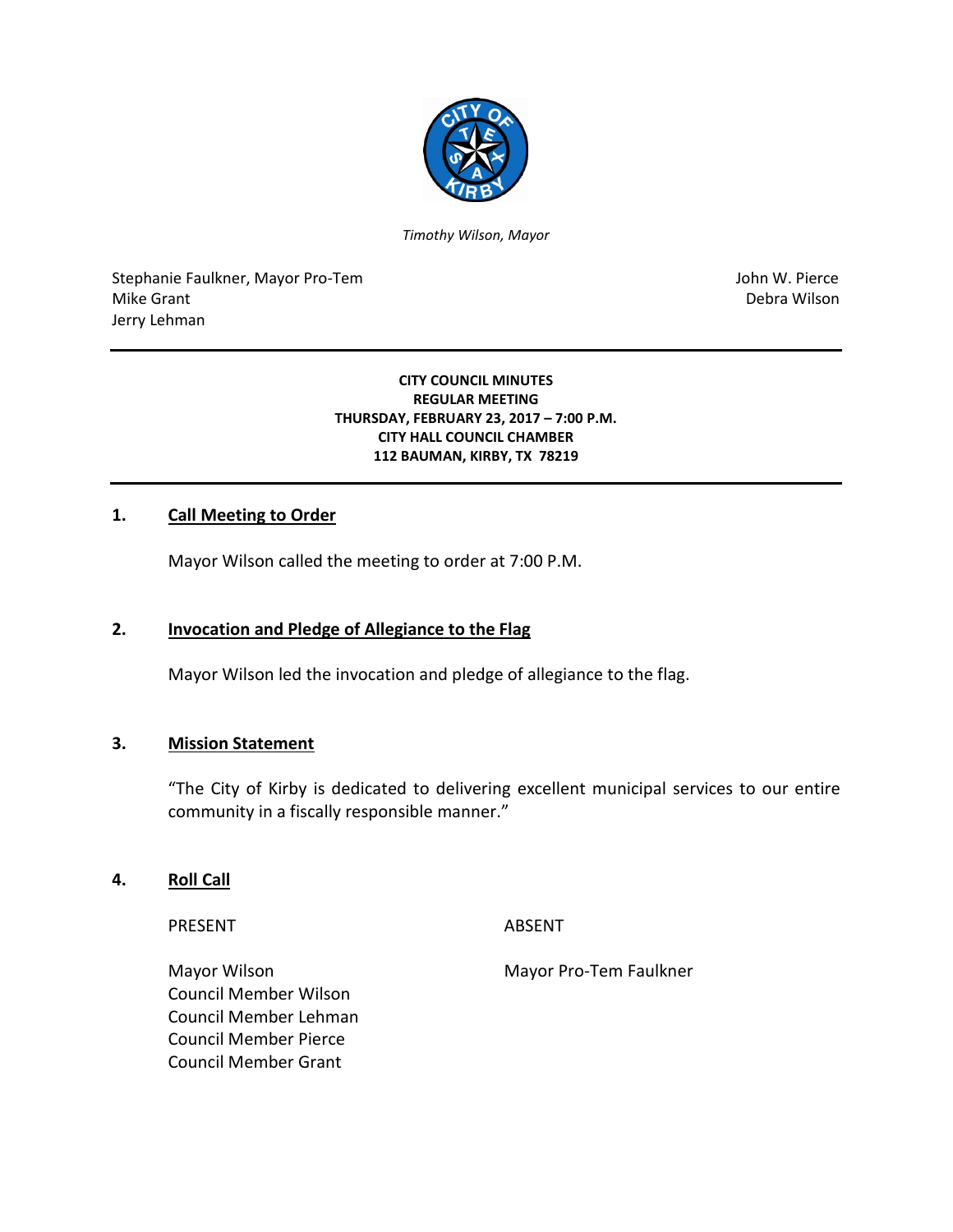Although Mayor Wilson deviated from the agenda, the minutes will be prepared in the order the agenda was posted.

# **5. Citizen Participation**

1. Lisa Pierce, 5123 Happiness – She spoke about the Ackerman Road speed limit change that was discussed at a recent meeting. She said she is not sure if lowering the speed limit is the right choice, but maybe more enforcement in the area will help.

2. Roger Romens, 4827 Neil Armstrong Dr. – He asked Council what it means to reside in the City of Kirby. He informed Council that a member of the Council had signed a deed of trust on February 2, 2017. He identified the property and stated this is a violation of the City Charter and cited the section of the Charter.

## **6. Consent Agenda**

# a. Regular Meeting Minutes – February 9, 2017

Council Member Lehman moved to accept the consent agenda; seconded by Council member Grant. With all voting, "aye" the motion carried.

## **7. Presentation**

# a. Annual Presentation On The Storm Water Program - Abraham Galindo, Givler Engineering

Abraham Galindo, Givler Engineering presented an overview of the Storm Water Program.

## **8. Discussion And Possible Action**

# a. Discussion And Possible Action On Accepting Roger Romens' Resignation From City Council

Council Member Grant moved to accept Roger Romens' resignation from City Council; seconded by Council Member Lehman.

The motion carried with a  $5 - 0$  vote.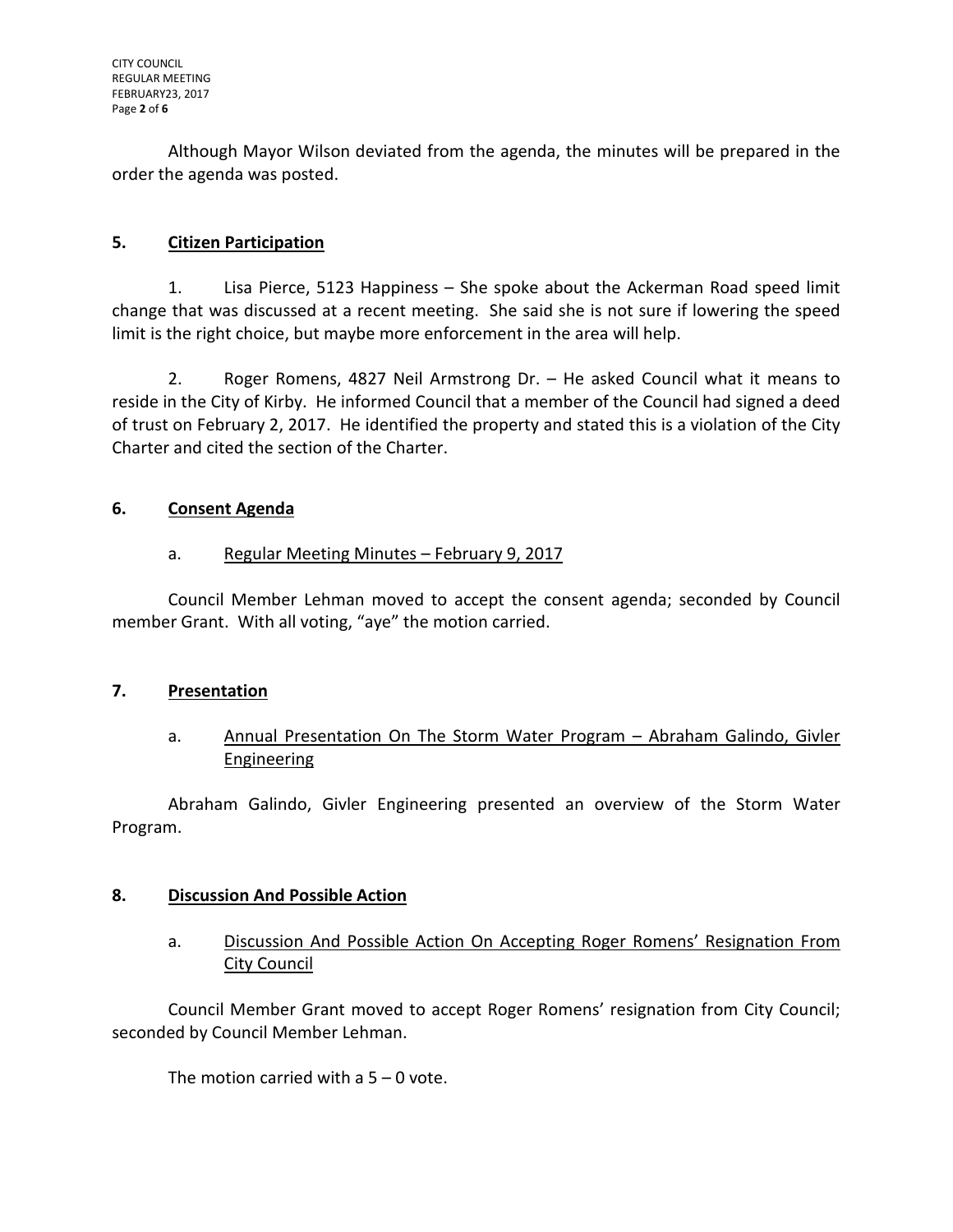b. Discussion And Possible Action On Filling Vacancy Created By Resignation Of Roger Romens Including Consideration Of A Nominee Submitted By Roger Romens Pursuant To Section 2.06 (c) Of The City Charter And Consideration Of Other Potential Appointees If Such Nominee Is Not Appointed

Council Member Wilson moved to accept Roger Romen's nomination of Barbara Bowie to fill the vacancy created by the resignation of Roger Romens for the remainder of the term; seconded by Council Member Grant.

Council Member Lehman asked Barbara Bowie if she will be able to attend the Council meetings. Barbara Bowie informed Council Member Lehman that she will be attending the Council meetings.

The motion carried with a  $4 - 1$  vote. (Against – Council Member Lehman)

## c. Discussion And Possible Action Of Accepting The Audit For FY 2015-2016

Deborah Fraser, Armstrong Vaughn and Associates, presented the audit for FY 2015- 2016. The City of Kirby received an unmodified opinion which means after adjustments our statements are fairly stated and materially correct. She provided an overview of the sections of the audit. She addressed the Balance Sheet for Governmental Funds, Budget and Actual Schedule of Revenues, Expenditures and Changes in Fund Balance, Schedule of Changes – Net Pension Liability and Related Ratios (last two calendar years), and the Statistical Section.

Council Member Grant moved to accept the audit for FY 2015-2016; seconded by Council Member Wilson.

The motion carried with a  $4 - 0$  vote.

# d. Discussion And Possible Action To Consider Appointment Of Member(s) To Fill Vacancies On The Economic Development Committee

Mayor Wilson stated Jose Garcia and Cory A. Mobley are being considered for appointment to fill two vacancies on the Economic Development Committee.

Council Member Grant moved to appoint Jose Garcia and Cory A. Mobley to fill the two vacancies on the Economic Development Committee; seconded by Council Member Lehman.

The motion carried with a  $4 - 0$  vote.

e. Discussion And Possible Action On Lowering The Ackerman Road Speed Limit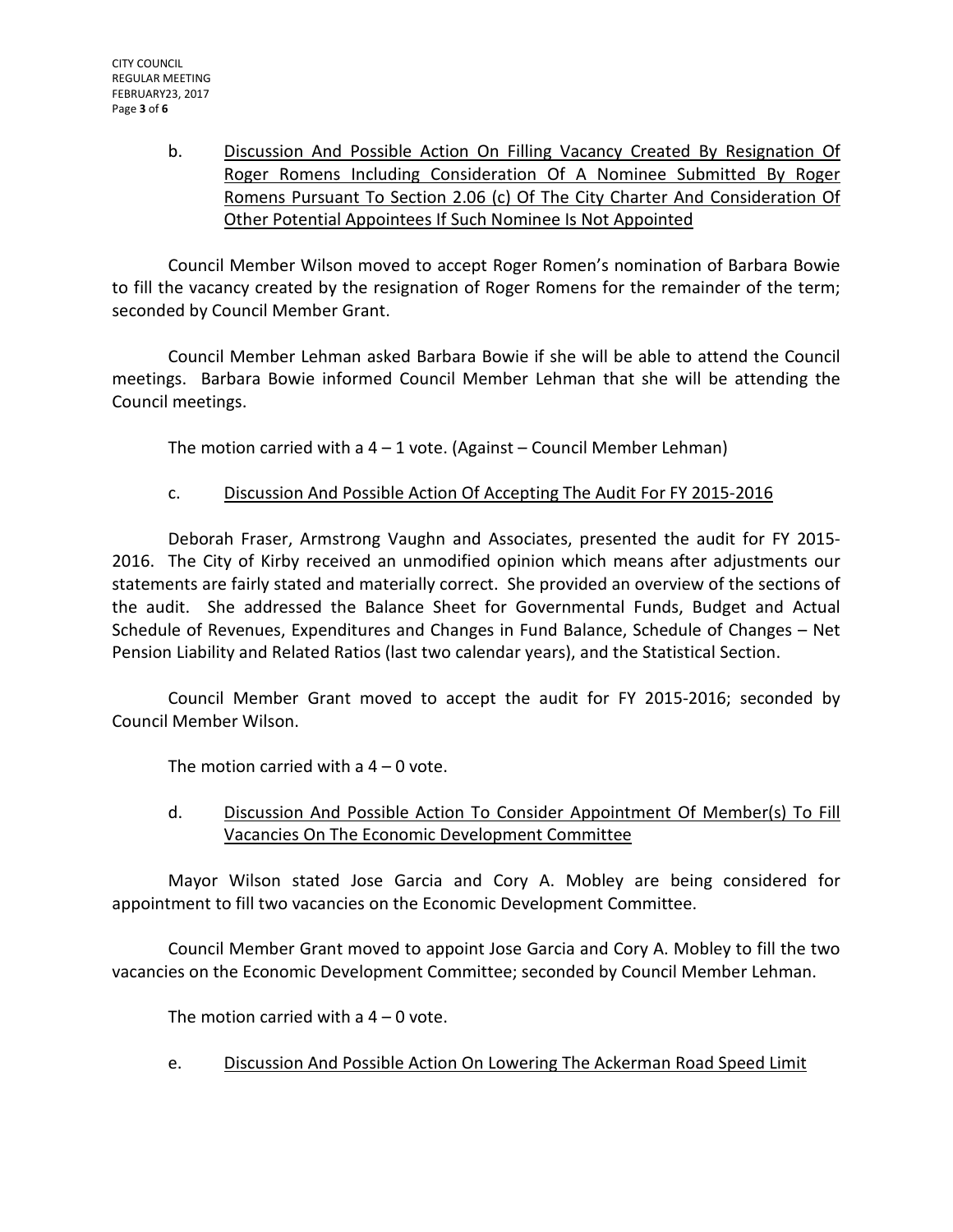Council Member Grant moved to postpone this item until the next meeting; seconded by Council Member Pierce

The motion carried with a  $4 - 0$  vote.

f. Discussion And Possible Action To Consider Ordinance No. O-2017-810 Repealing Sections 94.15 Through 94.17 Of The Noise Provisions In Chapter 94 Of The Code Of Ordinances Of The City And Adopting New Sections 94.15 Through 94.17 Of The Noise Provisions In Chapter 94 Of The Code Of Ordinances Of The City. This Is The First Reading.

Lisa Pierce, Chairperson, Ordinance Review Committee, addressed Council and stated City Attorney Marc Schnall reviewed the Committee's recommendations.

Council Member Wilson moved to adopt Ordinance No. O-2017-810 repealing Sections 94.15 through 94.17 of the noise provisions in Chapter 94 of the Code of Ordinances of the City and adopting new Sections 94.15 through 94.17 of the noise provisions in Chapter 94 of the Code of Ordinances of the City; seconded by Council Member Grant.

Marc Schnall, City Attorney, informed Council that 'phonograph' was inadvertently left in the ordinance in two places. In order to delete the term a motion would need to be acted on or leave it in.

Council Member Wilson moved to amend her motion to remove 'phonograph' from the ordinance in Section 94.17 in subsection (A) phonograph and subsection (H) or phonograph; seconded by Council Member Grant.

The motion for the amendment carried with a  $5 - 0$  vote.

Mayor Wilson called for the motion to accept the main motion inclusive of the amendment.

The motion to accept this ordinance inclusive of the amendment carried with a  $4 - 0$ vote.

g. Discussion and Possible Action To Consider Ordinance No. O-2017-811 Repealing Sections 94.01 And 94.02 Of The Nuisance Provisions In Chapter 94 Of The Code Of Ordinances Of The City And Adopting New Sections 94.01 And 94.02 Of The Nuisance Provisions In Chapter 94 Of The Code Of Ordinances Of The City. This Is The First Reading.

Council Member Grant moved to adopt Ordinance No. O-2017-811 repealing Sections 94.01 and 94.02 of the nuisance provisions in Chapter 94 of the Code of Ordinances of the City and adopting new Sections 94.01 and 94.02 of the nuisance provisions in Chapter 94 of the Code of Ordinances of the City; seconded by Council member Lehman.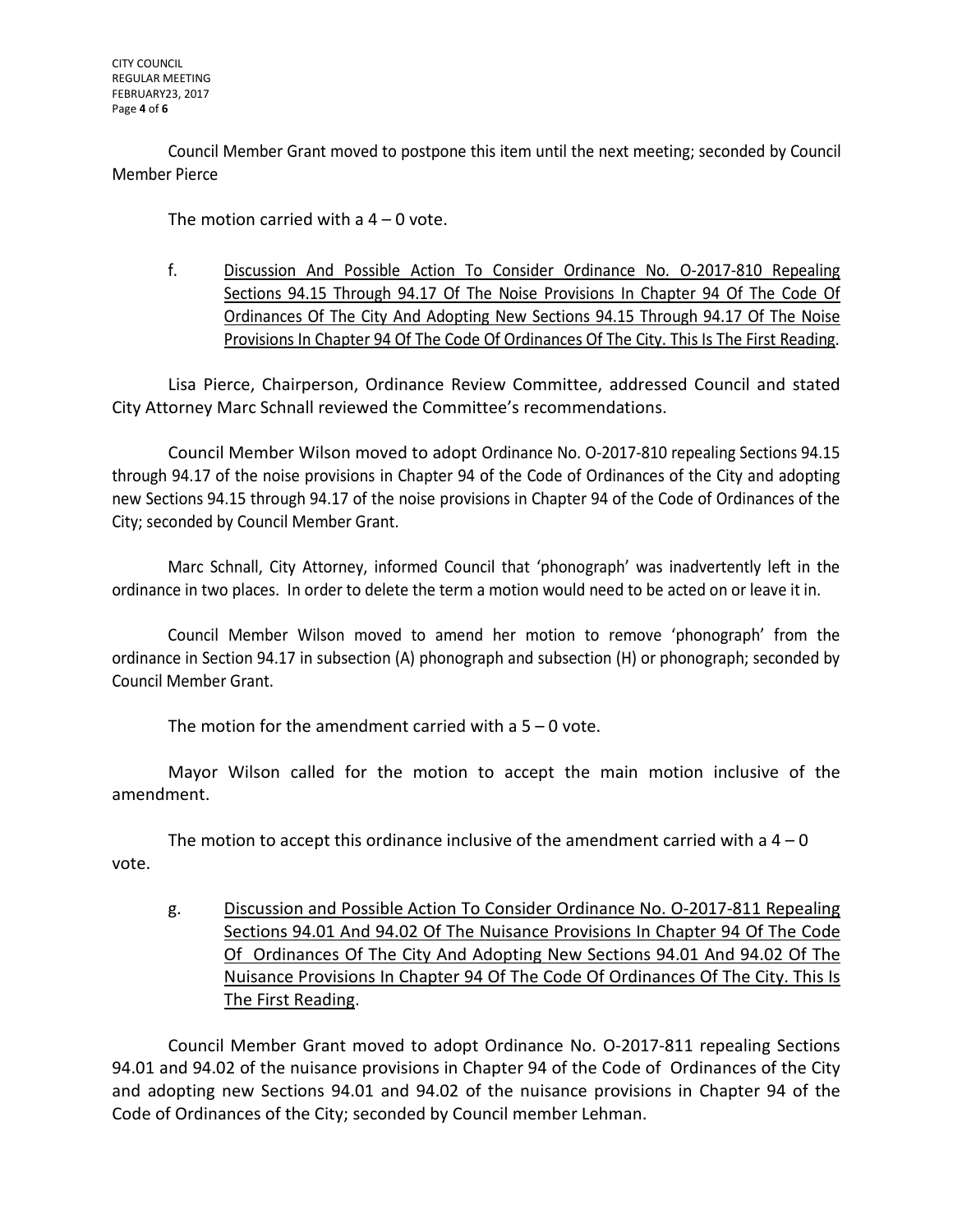Mayor Wilson asked city attorney Marc Schnall to confirm that if there is a violation that includes weeds, brush and grass on the citation then a warning does not have to be issued on the second time there is a violation that falls under weeds, brush and grass.

Marc Schnall said that assuming a warning was given and it encompasses all three of those elements, and one of those elements was not cured then a citation can be issued for the uncured element without an additional warning.

The motion carried with  $a$   $4 - 0$  vote.

h. Discussion And Possible Action To Consider Ordinance No. O-2017-812 Repealing Chapter 70 – Traffic Rules Of The Code Of Ordinances And Adopting New Chapter 70 – Traffic Rules Of The Code Of Ordinances. This Is The First Reading.

Chief Bois provided a brief overview of changes to the ordinance.

Council Member Grant moved to adopt Ordinance No. O-2017-812 repealing Chapter 70 – Traffic Rules of the Code of Ordinances and adopting new Chapter 70 – Traffic Rules of the Code of Ordinances; seconded by Council Member Wilson.

The motion carried with a  $4 - 0$  vote.

i. Discussion And Possible Action To Consider Ordinance No. O-2017-813 Repealing Chapter 71 – Stopping, Standing, And Parking Of The Code Of Ordinances And Adopting A New Chapter 71 - Stopping, Standing, And Parking Of The Code Of Ordinances. This Is The First Reading.

Chief Bois provided a brief overview of changes to the ordinance.

Council Member Wilson moved to adopt Ordinance No. O-2017-813 repealing Chapter 71 – Stopping, Standing, and Parking of the Code of Ordinances and adopting a new Chapter 71 – Stopping, Standing, and Parking of the Code of Ordinances; seconded by Council Member Lehman.

The motion carried with a  $4 - 0$  vote.

## **9. Requests and Announcements**

a. Requests By Mayor And Council Members For Items To Be Placed On Future City Council Agendas And Announcements On City Events/Community Interests